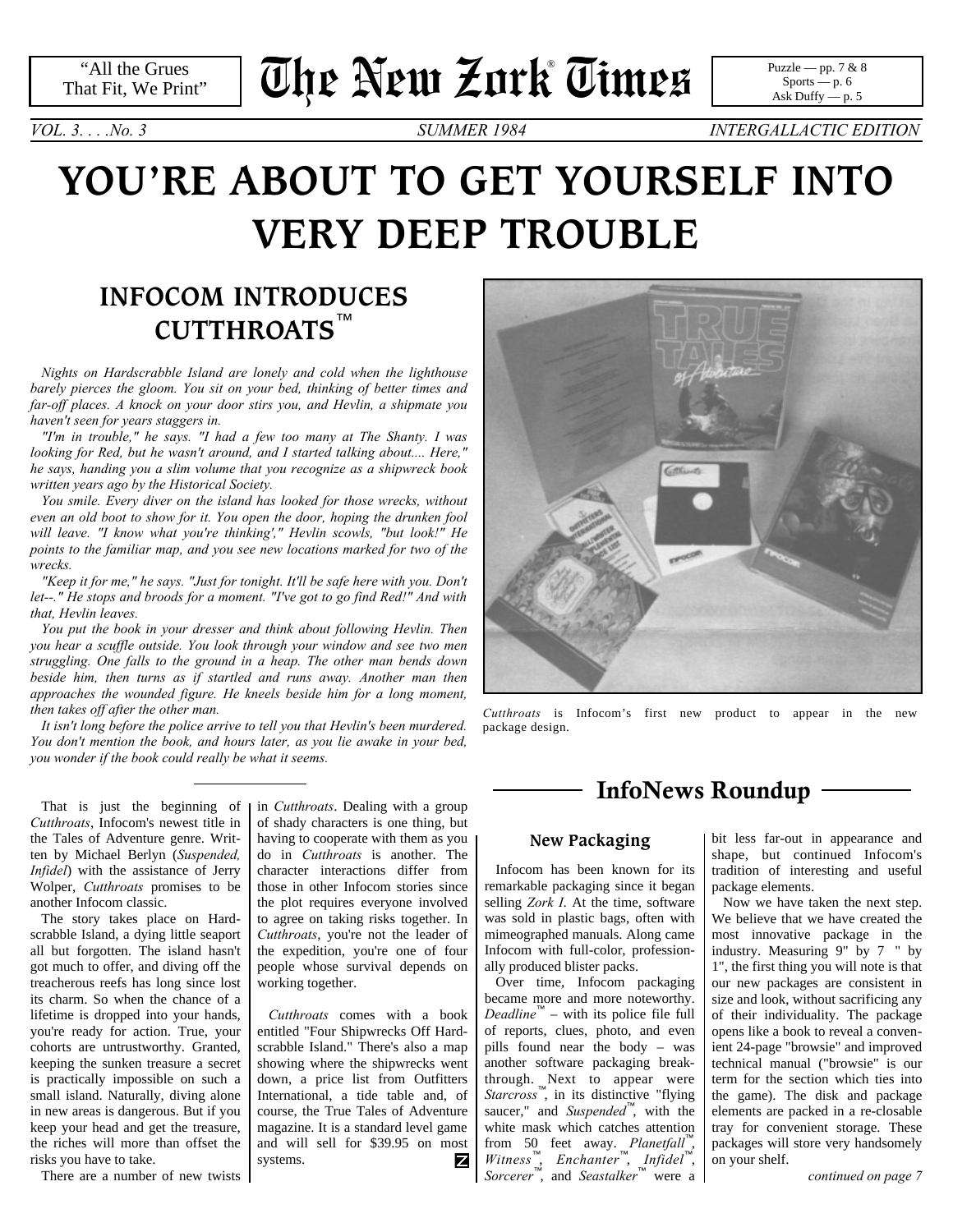## **Editorial Page**

 3-Aug-84 10:43:14-EDT,580;000000000001 Mail-From: SWG created at 3-Aug-84 10:40:00 Date: 3 Aug 1984 1040-EDT From: Stu Galley (SWG at ZORK) Subject: grue songs To: everybody at ZORK

What songs do you think grues might sing around a campfire, if they ever made campfires and felt like singing?

How about:

"I could Have Lurked All Night" "I Get a Nip out of You" "Lurking in the Dark" "Stayin' Alive" "I've Been Lurking on the Railroad"\* "Sunglasses at Night" "Strangers in the Night" "Help!"

"Tonight We Lurk" "Hey, Grue!"

\* Please, no jokes about what kind of railroad.

–––-

–––-

–––-

–––-

lights!

 3-Aug-84 11:01:02-EDT, 226;0000000001 Date: 3 Aug 1984 1101-EDT From: Jerry Wolper (JW at ZORK) Subject: Re: grue songs To: SWG In-Reply-To: Your message of 3-Aug-84 1040-EDT

"Here Comes the Dark"

"Fangs for the Memories"

"Slaverin' Alive"

 3-Aug-84 11:15:32-EDT,366;000000000011 Date: 3 Aug 1984 1115-EDT From: Steve Meretzky (SEM at ZORK) Subject: Re: grue songs To: SWG

In-Reply-To: Your message of 3-Aug-84 1040-EDT

- 1) A grue would never light a fire, or stick around if someone else did.
- 2) Grues don't sing, they gurgle.
- 3) Isn't it a little early in the day for you to be drinking?

4) How about "Grue Moon"?

 3-Aug-84 11:42:18-EDT,466;000000000001 Date: 3 Aug 1984 1142-EDT From: Stu Galley (SWG at ZORK) Subject: Re: grue songs To: SEM In-Reply-To: Your message of 3-Aug-84 1115-EDT

1) No problem. All they need is a source of intense, flickering DARK.

2) Ditto. Gurgling songs is okay by me.

3) Isn't it a little early in the day for you to be assuming that I didn't get this idea last night?

4) Yaaaaaaaaaay! I guess grues love a new moon because the night is darker.

 4-Aug-84 13:17:17-EDT,290;000000000001 Date: 4 Aug 1984 1317-EDT From: Brian Moriarty (PROF at ZORK) Subject: On the incompatibility of Grues and Campfires To: SWG

Silly Stu! How could a Grue even get near a campfire? Too bright!

Maybe they could have a '60s psychedelic party instead… with black Z



*"I've been playing* Zork *for three years and I haven't gotten into the house yet."*

As seen in June 1984 *Computer Games Magazine.* Reprinted with permission.

# **WE READ THEM!**

Remember all those weird things you wrote on your Owner Registration Card because you thought no one would ever read them...?

**Zork I –** "The best of all adventures. I am a Zorker."

*Richard, 15, Douglaston, NY* "Wow! I love it! I love every game you make! Who needs graphics anyway?"

*Jeremy, 13, USAED, Japan* **Zork III –**

"Infocom's games are the reason for buying a computer!" *Ariel, 15, Mission, TX* **Suspended –** "The robots have become family

members." *Arlie, 37, Chester, MA*

**Zork/Planetfall –** "I use these games as rewards for good performance in my class." *Ken, 47, San Juan Capistrano, CA*

**Planetfall/Infidel –** "I missed a car payment to get these two."

*Joseph, 20, Ocean View, NJ*

**Infidel –** "Closest thing to literature yet." *Carol, 32, Honolulu, HI*

*Zork* is a registered trademark of Infocom, Inc. *Enchanter, Sorcerer, Starcross, Suspended, Planetfall, Deadline, Witness, Suspect, Infidel, Seastalker, Cutthroats*, and *InvisiClues* are trademarks of Infocom, Inc. *The Hitchhiker's Guide to the Galaxy* is a trademark of Douglas Adams.

# **The New Zork Times** ®

 **Chairman** Albert "Al" Vezza **Contributing Editor** Jeff "Jeff" O'Neill  **Semi-Contributing Editor** Steven "Steve" Meretzky **Entomology Artist** Tom "TV" Veldran  **Vacationing Editor** Marc "Mark" Blank

 **Non-Contributing Editor** Hollywood "Dave" Anderson  **Features Editor** Dave "Dave" Lebling **Puzzle Editor** Jon "Buckingham" Palace  **Puzzled Editor** Michael "Mike" Dornbrook  **Production Manager** Angela "Angela" Raup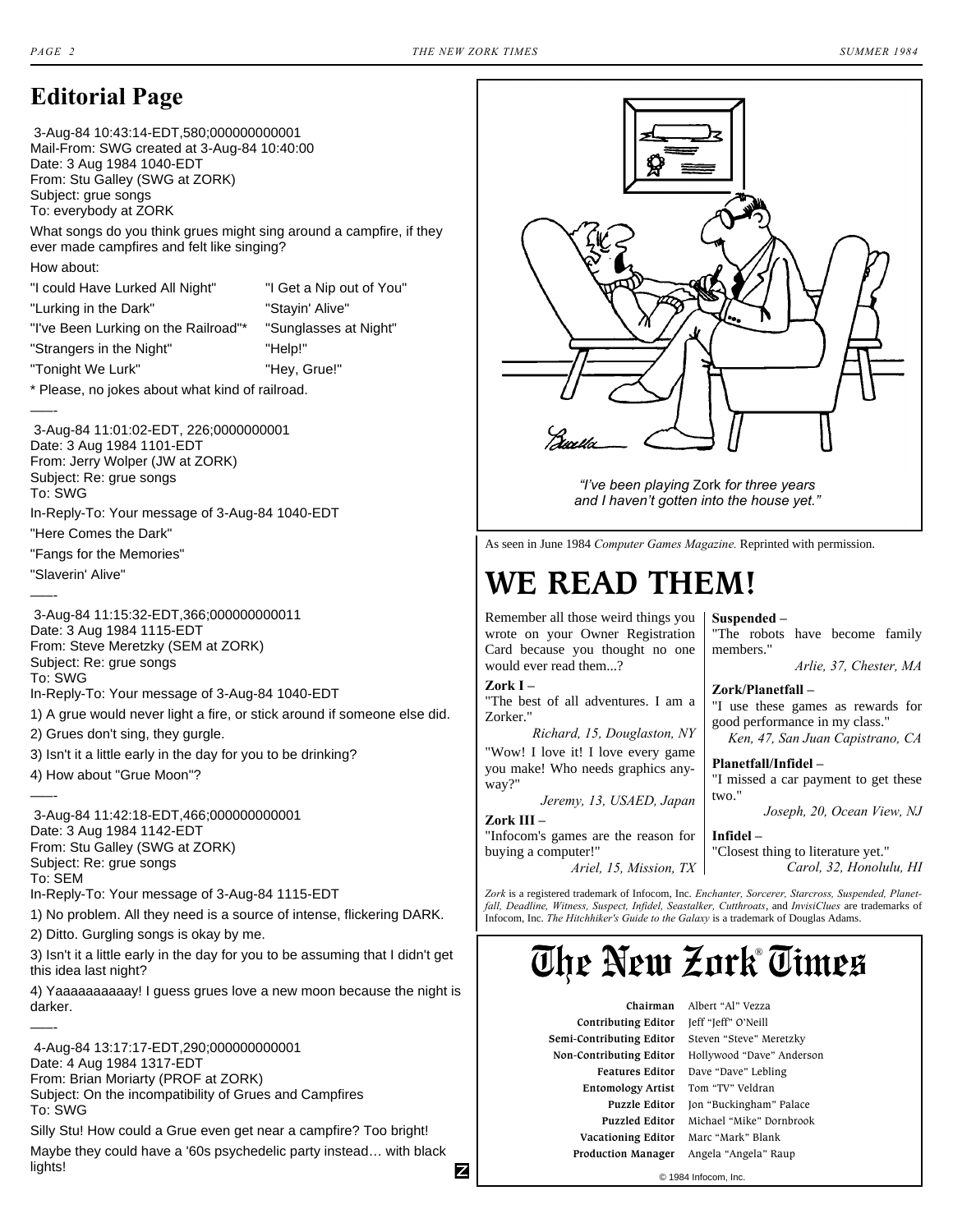# **HOW THE WITNESS CAME TO BE**

story on the foundation that was left. I decided to begin with the house, so that I could play the game as soon as possible, even before I put in the characters. As I had hoped, it was a thrill when the fledgling program let me walk around this house in my imagination! By the time the shooting first occurred, I was ready to quit my regular job and work at Infocom

In late January 1983, the program held together enough for me to demonstrate it to the folks at our advertising agency, as long as I didn't stray too far from the main line

full time, at least.

#### *By Stu Galley for The New Zork Times*

I got hooked on interactive fiction in early 1982, when I tested a preliminary version of *Deadline*. I had seen *Zork* and thought it was interesting, even fun, but the fantasy theme and the arbitrary nature of the puzzles did not excite me personally. But *Deadline* was different: it had a realistic setting, a realistic and coherent puzzle to solve, and a semblance of plot in its events and movements. So when, in the summer of 1982, I got the opportunity to work on a sequel, I took it!

The working title was "Invitation to Murder." Marc Blank had conceived the plot and made some sketches of the scene of the crime. The most significant part of the plot was Linder's death scene, which Marc had placed in a dining room with the detective and the other characters attending a dinner party, like the final scene in *The Thin Man*. Except for someone on the phone and someone else in the bathroom, everyone would be a witness to the death. Using the *Deadline* package as a model, Marc imagined that you would learn about the characters from newpaper stories instead of police interviews, and that the postmortem reports on Linder would be sealed inside an envelope with these instructions: "Do not open this package until instructed to do so."

With Dave Lebling's help, Marc had outlined the story in a few typewritten pages: who the main characters were, what their motives were, what evidence there would be, what you would see before the shooting, and so on. So I began my moonlighting work at Infocom by expanding on that outline: completing the personal histories, designing a realistic house, and running the story forward and backward through my head, with all the variations I could imagine, until I was convinced that there were no "holes" in the plot, that it made sense no matter how you looked at it or made your way through it.

Then the programming began. I made a copy of the *Deadline* program and ripped out everything that I didn't need: the house, the characters, the evidence, and the of the plot. At that demo, someone suggested that it would be fun to change the setting from contemporary to the golden age of American mysteries, the 1930's. Since Mike Berlyn had also suggested this, I got a copy of Raymond Chandler's *The Big Sleep*, and within a few pages I was convinced! Soon my office bookshelf had an old Sears catalog and a pictorial history of advertising (to help me furnish the house and clothe the characters), the *Dictionary of American Slang* (to add color to the text), and a 1937 desk encyclopedia (to weed out anachronisms).

plot. Then I could build my own | make the house a "modern" electric | telegram that signifies your first Now, how to choose a particular date for the story, as in *Deadline*? I wanted a contrast between our present-day view of the thirties and the characters' view, so I decided to

Friday, so that a police detective could plausibly have time to check out the case after work, and the moon should be nearly full, so that darkness would not play a part in the mystery. That settled it: February 18. (I didn't realize, until the day arrived, that February 18, 1983, was also a Friday!)

In early February, Marc and I met with the agency's designers at a restaurant to figure out how to supply the evidence in the package. The designers argued strongly that everything in the package should be available to the detective before the story begins, with none of this sealed envelope business. We already knew that the package should contain the <span id="page-2-0"></span>intriguing, informative, and true to life. How about a phone number cryptically scribbled on something? How about a restaurant matchbook? And so it was.

Soon the agency began seeking sources of authentic-looking props. Western Union was kind enough to supply the design for a 1937 telegram, and American Optical (another client of the agency) supplied copies of their ads from the period. Used magazines and pulp novels from a second-hand store supplied more ads and plenty of ideas for the package cover and magazine layout. The *Register* newspaper in Santa Ana was a great find: *[continued on page 4](#page-3-0)*

the late thirties seemed like a good choice. I didn't want the complications of wartime living, and most people now think of World War II starting in 1939, so that was too late. And '38 has the same digits as '83, the year of writing, so I chose it. Next, I wanted a contrast with *Deadline*, so the season had to be winter, and I think of February as the epitome of winter, with no connotations of New Year's Day or the spring to come. The day should be manual. There should also be something tangible that relates to Linder's fears and his relationship with Stiles: the suicide note from the police file on Mrs. Linder's death. We all wanted something even more tangible, something like the pills in *Deadline* that no one could forget. But what evidence could you gather before even entering the property? Finally the idea hit us: something that a character could have dropped just outside the property, something

information about the case, the newspaper stories that tell you about the main characters, and an instruction



one. The Los Angeles area got cheap electricity from Boulder (now Hoover) Dam, completed in 1935, so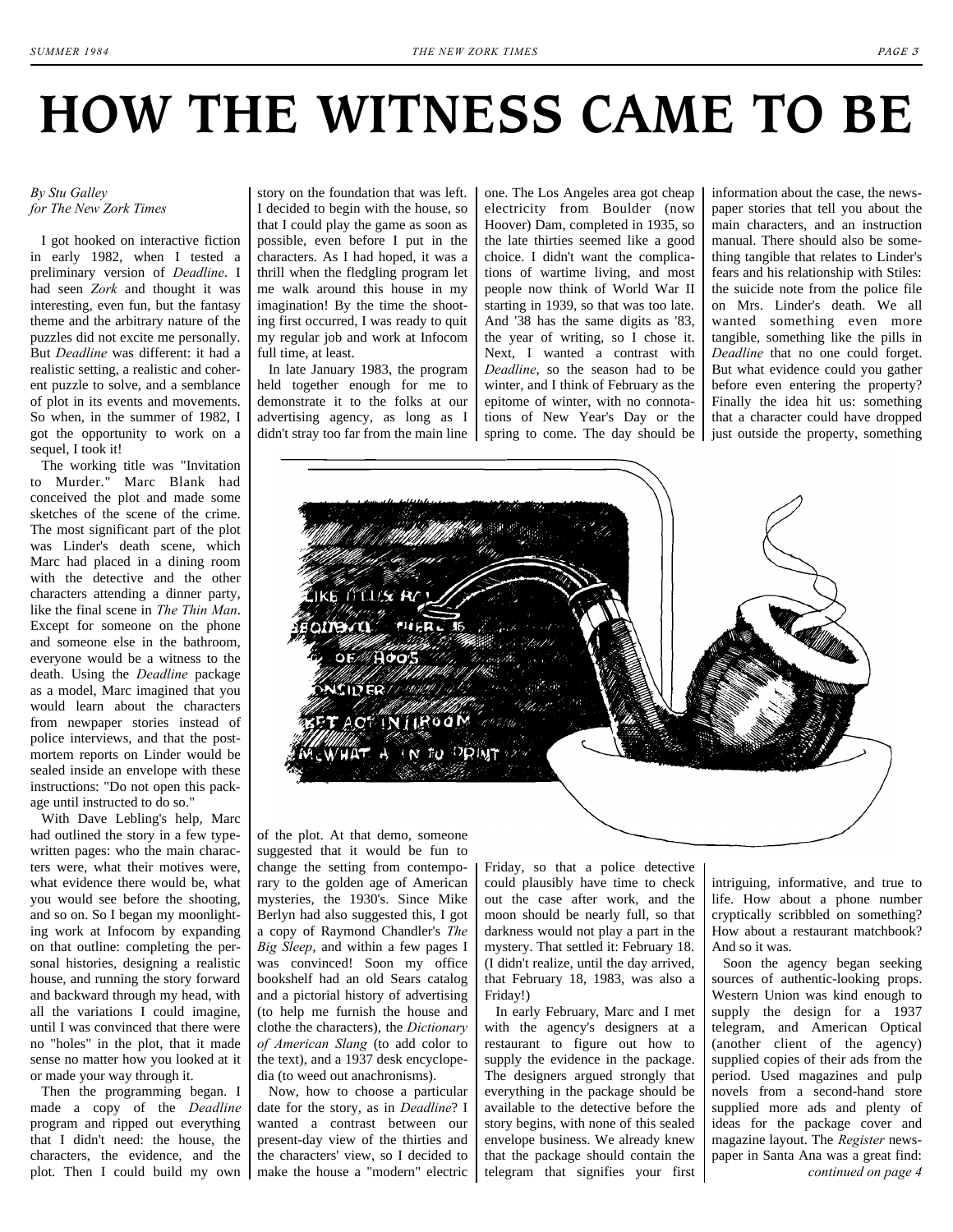# **Mail Bag**

*The "Call the Exterminators" article in the Winter issue of* The New Zork Times *generated more mail than any other article we have run (excluding the puzzles). We'd like to thank those of you who wrote to us. We are unable to print all of the letters received due to space considerations.*

#### **Dear Mr. Vezza and Staff of NZT:**

Thank you very much for *The New Zork Times*. I am a real Infocom groupie. I love all of your games edition: How do you determine the

because they are challenging and they respect my intelligence rather than insulting it.

As a result of this addiction, I really appreciate getting first-hand beef on what's new and forthcoming from the Infolabs. I thought that you should be commended for your informative and humorous publication. I am sure that I speak for thousands of others. The puzzles are also challenging, and a lot of fun, too! Another great idea.

I have questions for your summer

## <span id="page-3-0"></span>**. . .Anatomy of a Game** *[continued from page 3](#page-2-0)*

not only did they give us permission to reprint, but also they sent enlargements of several possible front and inside pages from their microfilm archives, so that we could pick the one we liked best. All the type had to be set again, to match our fictitious stories, but the photos were usable. Many of the original stories were funnier than any we had time to invent!

Meanwhile, back at the program, the "alpha" test had begun, when a company tester played the game over and over, looking for bugs and inconsistencies. He discovered significant "branches" in the story that I had overlooked. For example, what if the player sneaks into the house or doesn't go in at all until too late? The first possibility raised too many complications, so we decided to lock all the outside doors. For the second case, I had to invent a new sub-plot that could involve trying to accost Stiles and get new evidence, or trying to get past Phong after Stiles had come and gone.

The "beta" test began in mid-March, when we sent copies of the program and the prototype package to some friends and volunteers outside the company. Based on their reports, and on continuing testing at Infocom, we decided to add some features to round out the story: giving the characters responses to questions about yourself, letting you handcuff the corpse, putting the L.A. *Times* (found in the Harvard library) in Linder's office, using its radio schedule to make the radio programs

authentic, and so on.

In late April, we sent out copies for final testing, which we call the "gamma" test. During this time, I got the feeling (which was typical, I was assured) that there was no end to the little bugs that kept appearing, and that maybe I should throw away the program and start over. But finally the bug reports trailed off as the deadline for production neared. In late May, I declared the program finished, prepared master disks for all the different computer versions that Infocom sold at the time, and sent them out for duplication. It wasn't until July that *The Witness* appeared in stores, and it was several months later that the first magazine review appeared.

What was the biggest thrill in the whole process? I don't know, because there are many thrills:

 $\blacktriangleright$  designing the story, when the opportunities seem so rich;

? playing the game myself for the first time;

? watching someone else play it for the first time;

? making a complex feature of the story work, after many trials;

 $\blacktriangleright$  seeing a package design that I feel good about;

? seeing a complete package, "hot off the press";

? seeing my creation on the shelf (or in the window!) of a store;

 $\blacktriangleright$  reading a favorable review of the story; or

 $\rightarrow$  getting a special piece of fan mail from someone who got hooked on interactive fiction because of me! point value for the solving of any particular puzzle or treasure? What happens after *Zork VI*? Are you going to carry the *Zork* series further, to 7, 8, and 9? Again, congrats. Thanks for reading my letter.

P.S.– Crush Spinnaker and Lotus!

**Editor's response:** *The point values for treasures or problems are related to the difficulty of attaining or solving them (with some exceptions, such as the 2 point treasure in* Zork I*). Different problems are more or less difficult for different people, but on average large numbers of points are associated with difficult problems. As for* Zork VII *etc.,* that *would be telling.*

#### **Gentlemen:**

I am only 13 years old, but a true adventurer. The article "Call the Exterminator" reminded me of a mirror that fights back in *Zork I*.

The player types HIT MIRROR WITH SWORD and *Zork* replies any one of the combat replies, like "Clash! Clang! The mirror parries!" or something else like "The mirror dies in a cloud of sinister black fog." I am glad I shared this news with

you.

**Peter Schweda** Chicago Illinois

#### **To the Editor:**

I loved your newest issue, and especially liked the part about the bugs in the games, but I was surprised to find that you missed the bug that is the most fun to play with. On the TRS-80 Model I version, if you type:

>GIVE AXE TO TROLL

it responds with something like:

The troll accepts your gift, and not having the most discriminating tastes, eats it.

The troll, disarmed, is cowering and begging for forgiveness in the gutteral tongue of the trolls.

If you give the troll to the troll, he similarly eats himself, and disappears; however, he still bars you from leaving the room.

Another fun bug (if you can get it to happen) is if you give the troll to

the thief. The thief takes the troll and puts him in his bag. When you kill the thief, the troll pops up and blocks off all the exits from the room. If you give the thief to the troll, he will just reappear later in the game.

> **Adam Cliff Honig** Huntington, NY

## **Dear Enchanter programmer:**

I regret to inform you that you have not allowed for the capture and sacrifice of any creature besides the humble novice enchanter such as myself who inadvertently strays into the Temple during a ceremony. Having instructed the turtle to enter the temple, I was dismayed to discover that upon completion of the turtle's three or four move term in the Cell, it was I who was released from the cell (which I had never entered) only to be offered up as a sacrifice to some bloodthirsty god in a rather gruesome ritual.

Similarly, when the loyal turtle or the shifty adventurer encounters the hideous shapes which seem to plague areas such as the Banquet Hall and the Library, it is once again the good-hearted enchanter who receives notice of their fate as if it were his own, although he thankfully is not obliged to share that fate.

**Christopher P. Thorman (MIT '88)** Great Falls, VA

**To Whoever** (preferably the writer of "Call the Exterminator" for the Volume #3, Issue #1 of *The New Zork Times*):

Talk about bugs. Poor Michael has one in *Suspended*. What happened was: I had Waldo get the four-inch cable which ended up in a "Sizzle...." Big Deal! I had Poet drag Waldo to Alpha Repair and pull him up on the glider so he could get fixed. After he got fixed, I had them go back to the Primary Channel where Waldo got zapped. But I noticed something when I asked Poet to look. He replied, "...in the room with me is a non-functional Waldo." I immediately had Waldo look to make sure he was working. Waldo was working and replied, "...in the room with me is non-functional Poet"!

> **John Eric Markey** Houston, TX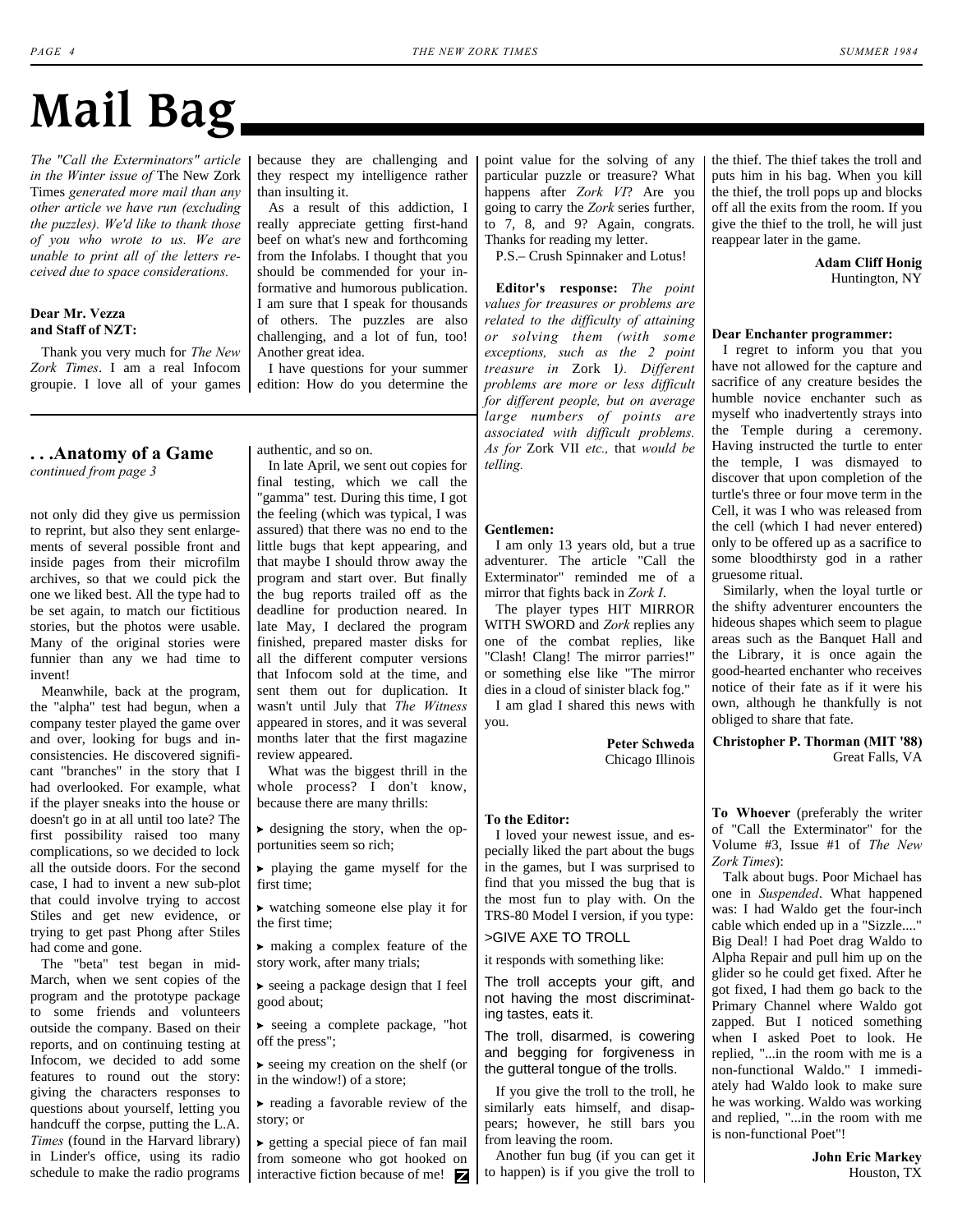# <span id="page-4-0"></span>**ASK DUFFY**

#### **Dear Zorkers:**

I just read *The New Zork Times* and I loved it. When I first got *Zork I*, which was a long time ago, I found out that if you get in the raft and put the torch in the raft, the raft will burn to ashes and you won't be able to move. If you say WEST (or another direction), it says "You can't control the magic boat with words." But if you say GET OUT OF THE BOAT, it says "You can't see any boat here." Anyway, keep up the good work!

P.S.– On all my games (and I have all to date), if I say AGAIN as the first move, they say "Brief Descriptions."

## **Kevin Clark**

**Editor's Note:** *The boat is "magic."*

#### $\star$  **k** Letter of the Month  $\star$   $\star$

#### **Dear Sirs:**

I am presently designing a game of my own, but I am basing it from games like *Zork II*, to do this I have to make the program like the following example LET C EQUAL 24, and that would take a considerable time to program.

The main reason why I am writing, is that on the monitor screen *Zork II* aids or prompts you with an arrow for your answer to the question which is in words not numbers which I like. If possible, could you please explain in great detail how to program for prompt arrow. Thank you for your time and consideration.

**(name withheld)**

# **LET US KNOW**

*Here at Middlesex County offices of* The New Zork Times, *we take great pride in the quality of our work. Even after issues are "out the door," we're constantly improving, honing, and perfecting. If you find an error, feel that an article was boring or particularly good, a puzzle was too hard or too easy, or have suggestions for future articles or puzzles, drop us a note! We love every excuse to stop working, and a letter from you is just such an excuse! Write to:*

**New Zork Times Editor** *Infocom 55 Wheeler Street. Cambridge, MA 02138*

### **Dear Duffy:**

Some of my friends in the playground told me that opening a disk drive while it's running can cause warts. Is this true?

**–Worried About Warts**

### **Dear Wart:**

To answer your question, I went straight to an expert: Professor Humbick Q. Fiddleberry, Department Head of Harvard University's School of Dermatology and Computer Science. He claims there's absolutely no chance of getting warts from opening a disk drive – unless, of course, there's a frog inside it.

#### **Dear Duffy:**

There's a girl in my Science class who I really have a crush on. I invited her to my house to play *Zork II* on my TI-99. We had a really good time, but then her parents found out about it. They've seen "Wargames" and think that all computer hackers are dangerous criminals. What should we do?

### **–Not A Dangerous Criminal**

#### **Dear Not:**

This is a common syndrome among parents. Explain to them, in an intelligent and mature way, that you are not going to blow up the world, and that *Zork II* is a harmless and educational pastime. If this doesn't work, get a lucrative job in the computer industry, start your own high-tech company, attract millions in venture capital, buy a huge estate in California, take lots of world cruises, get elected to an important government post, discover a cure for cancer, and write several best-selling novels. After that, her parents probably won't mind if she visits you to play *Zork III*.

### **Dear Duffy:**

I recently discovered that my daughter has been visiting the home of a boy in her Science class to play computer games. My husband and I are terrified that they will accidentally break into some secret defense network and start World War III. We have told her to stop going there. Are we being overly protective?

**–Nervous Mom**

#### **Dear Nerv:**

You're doing exactly the right thing. The kid is probably some kind of dangerous Commie prevert. You should give his name to the FBI so they can stop him before it's too late. Also, if your home is near any major strategic nuclear targets, I'd start thinking about moving.

#### **Dear Duffy:**

I'm very worried about my parents. Lately, they spend all their time playing those mindless arcade games on our home computer. I've tried turning them on to my favorite Infocom games, like *Planetfall* and *Enchanter*, but they say they find them too difficult, and just keep playing Eggplant Kong. My dad used to be a news hound, and my mother loved the Times' crossword puzzle, but neither of them has picked up a newspaper for months! I'm worried about their brains turning to mush.

#### **–Frantic Son**

Z

#### **Dear Fran:**

If your parents found other Infocom games too hard, maybe you should try giving them *Seastalker*. It's easier than the games you mentioned. Better hurry, though, before your parents start smoking, hanging around the local pool hall, and staying out late.

#### Dear Duffy:

Are you any relation to the Sgt. Duffy in *Deadline* and *The Witness*? **–Curious in Canada**

**Dear Can:** I'm not telling.

# **Who said a career can't be fun and games?**

**Objective:** To join Infocom's staff of creative professionals.

**To Begin:** Select a suitable player below.

- **The Players:**
- **■** Game designers Conceive, develop and implement fictional interactive stories for use on personal computers, alone and in collaboration with published authors. Write stories within existing genres and develop new genres suitable for the interactive mode.
- **+ Staff Writer** Create and compose fictional pieces (magazine articles, letters, etc.) and non-technical instructional materials to accompany interactive stories for use on personal computers. Versatility and writing samples required.
- $\blacksquare$  **Junior Product Tester** Test and debug new products on microcomputers. Help develop new product support materials.
- **+ Software Engineer** Write virtual machine emulators for Macintosh. Assist in developing the virtual machine specification to provide Macintosh support in a LISP-like language. Write system utilities to communicate between a DEC 2060 and the Macintosh. Requires 68000 experience and Pascal or C/UNIX.
- $\blacksquare$  **Software Engineer** Write virtual machine emulators for MS/DOS and IBM compatible systems. 8086/88/87 experience a plus.

**To Play:** Stand at the threshold of Infocom, Inc., the creators of Zork, Deadline, Planetfall and many other exciting, innovative text adventures.

**To Win:** The next move is yours...

Hint: **Call Judith Forsythe at (617) 492-1031** or send your resume to: **Dept. 002, Infocom, Inc., 55 Wheeler St., Cambridge, MA 02138.**

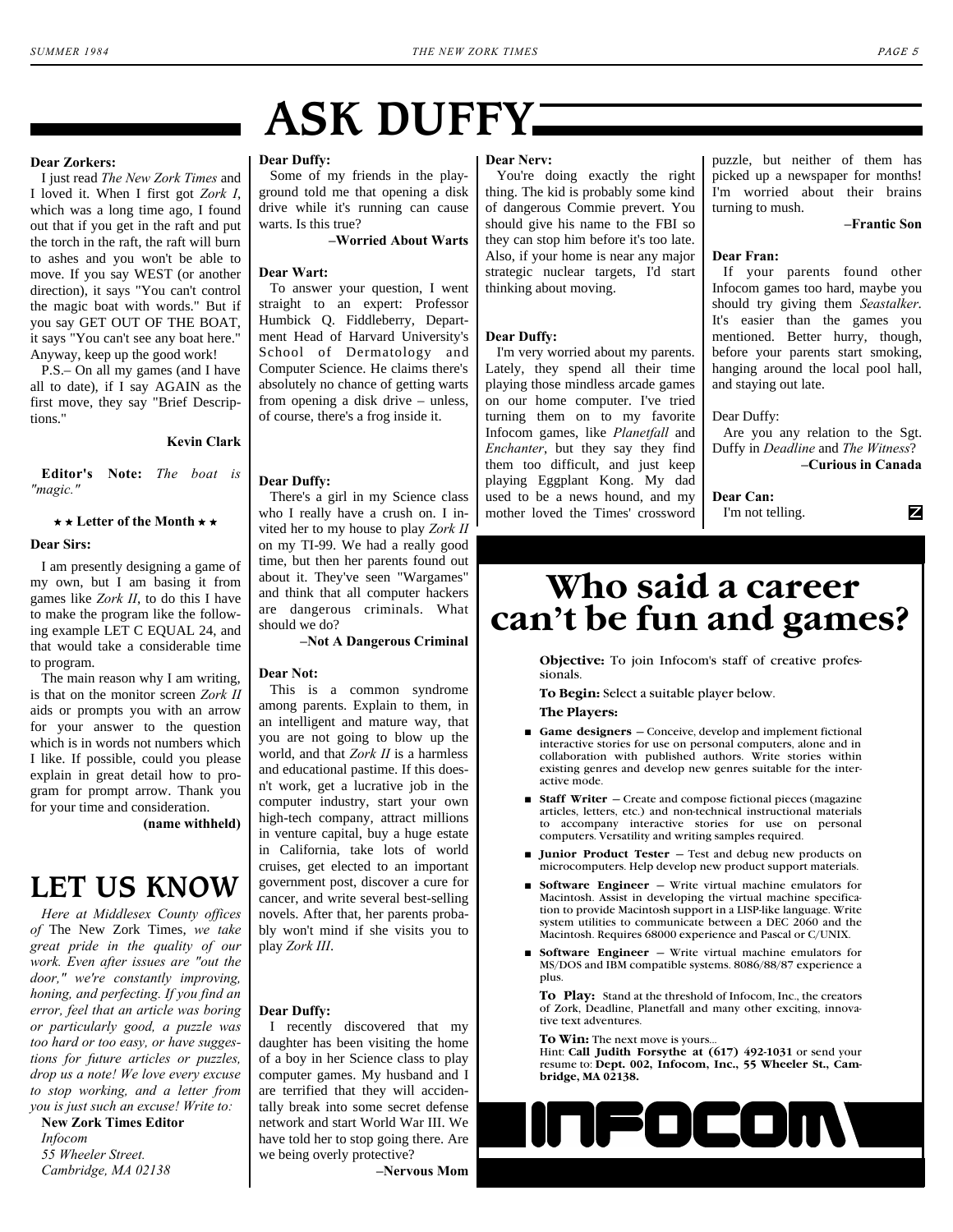<span id="page-5-0"></span>

**THE INFOTEAM. First row** *(left to right)*: Richard Ilson, Dave Lebling, Betty Rock, Linda "Tex" Avery, Joanne Avtges, Harle "The Big H" Perkins, Paul DiLascia, Michael Berlyn, Muffy Berlyn; **Second row:** Barry Starr, Tom Smaldone, Barry Jacobson, Duncan Blanchard *(in striped shirt)*, Richard Weissberg, Mike Dornbrook, Jeff O'Neill, Ernie Brogmus, Mark Sawtelle; **Back row:** Hollywood "Dave" Anderson, Mary Ellen O'Connor, Marc Blank, Jon Palace, Kristin Palace, Elizabeth Metz.

# **>TAKE ME OUT TO THE BALL GAME Ballpark You are standing at the entrance to a large field of wilted grass...**

Absent among the spectators of Infocom's softball games this year were pro scouts (though, it was said, the Red Sox' should have been the exception). So the careers of the likes of Dave Winfield, Steve Garvey, and Doug Gwodsz remain secure.

Then again, would these performers in a different recreational industry negotiate the twists of the Zork I Maze as confidently as they round the bases of their familiar diamond? And would their slugging percentage suffer if they were to face the Hooded Figure or the Troll in the shadowy world of *Zork* rather than the sunny offerings of Fernando Valenzuela? Different strokes.

When the dust settled in the second year of the Boston area's Software Softball league, Infocom had earned the rank of Good Team with a 5-2 record, beating archrival Spinnaker in the playoffs, then dropping a heartbreaking best-of-three series to Softrend. Afterward, spirits had not been as low since Floyd died.

The taste of defeat still fresh as waybread, the Infocom faithful gathered at a Polynesian restaurant in hometown Cambridge, to huddle for

pork and a veritable Frigid River of Mai Tais to commiserate over an equally bittersweet season.

Among the heroic on the team was "Hollywood" Dave Anderson, product testing supervisor, who found more holes in the opponents' defense than in the first version of *Seastalker*. HDA's dress code (Hawaiian shirts five days a week) determined the team uniform, but his reputation as a swinger also applied to his batting, as he again took the Babe Flathead Award for the second straight season, with five homeruns.

Also performing at the Advanced level was Marc Blank, who, while leading the team with 22 RBI's, apparently had learned a lesson from his own *Zork III*, since he demurred from the ostentation of the excessively gaudy Triple Crown by finishing slightly behind in homers (3) and batting average (.680).

the last time over sweet-and-sour was then leading. The beleaguered Avtges, in an effort to prevent the A later season addition, relief pitcher Barry Star (his real name), captured three SAVEs coming off the bench. His downfall came when he was almost ejected from one losing effort: he insisted that the umpire allow him to RESTORE the game to an earlier position in which Infocom

reliever was quieted down as playermanager Richard Ilson rushed from the bench into the Oddly-Angled Room, and deftly explained the difference between the game of softball and those of interactive fiction.

It was a noisome task for Ilson, who had volunteered to skipper Team Infocom, to transform software players into softball players. But he seemed to be going overboard when he lectured that "mit" must be thought of, no longer as the acronym for many of the players' alma mater, but rather as "an input device worn on the hand to facilitate the reception of a thrower's or batter's output."

And his assigning push-ups and demerits to his players who performed lackadaisically on the field garnered him the quality of respect and affection normally reserved for someone of Ensign First Class Blather's stature. Indefatigably, *Planetfall* author S. Eric Meretzky, his voice echoing out of the Great Underground Dugout, exorted the troopers on to victory, when he himself was not coming off the bench to provide timely hits.

Yet more controversy erupted in one game when catcher Joanne opposing team from stealing her signals, decided to flash signals in reverse hexadecimal notation. This plan was aborted, however, when pitcher Paul DiLascia summarily called time out to request that a PC be installed behind the pitching mound as an aid to deciphering his catcher's signs.

As it turned out, the season saw Witness to Infocom's 23-to-7 trouncing of the eventual league champs, Miller Communications, as well as defeats over Acorn (25-4), Business & Professional Software (14-7), CSA (13-9), and Spinnaker (8-4 and 25-15).

Holding down the corners in the infield were Jerry Wolper at first and Michael Berlyn at third, coconspirators of Infocom's latest release, whose no-nonsense efforts helped earn the team itself a reputation as "Cutthroats."

This steely image was softened, no doubt, not only by the players' flowery jerseys, but also by their enchantingly unique cheer which followed each game, win or lose: "Frobizz! Frobozz! Frobozzle!" The opposing team was generally, and appropriately, held spellbound by the display. z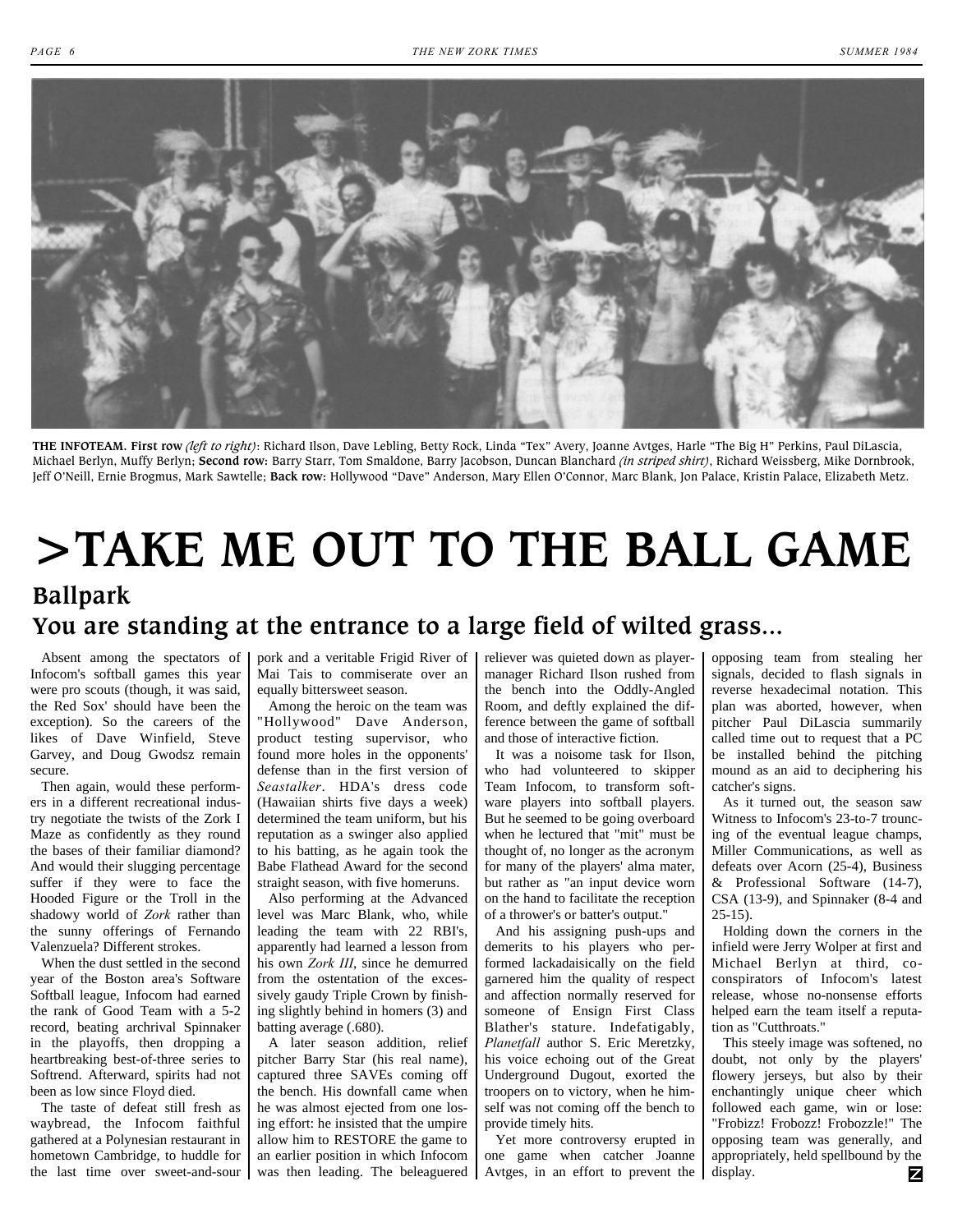# <span id="page-6-0"></span>**PUZZLE MANIA: PUZZLE WINNERS ANNOUNCED**

#### **Solution to Puzzle Number One**

We goofed in section A of the puzzle. The total number of robotic extensions in *Suspended* is 35; however, we asked for "grasping extensions," and two of Sensa's are non-grasping. Therefore, we decided to accept both 33 and 35 for section A. Thanks to the many people who wrote to point out this error.

Dunbar sat in seat number 7 when she went to the symphony on July 7, 1982. (The first release of *Deadline* has a typo, and the ticket stub says "1981." Sorry for the confusion this may have caused anyone.)

The stamp in *Zork II* was 3 zork-

## <span id="page-6-1"></span>**. . . Yet More InfoNews**

*[continued from page 1](#page-0-0)*

### **Difficulty Ratings**

Another improvement you will find on our new packages is the level of difficulty. We have established four difficulty levels:

**Junior:** Best introduction to interactive fiction. Written for everyone from age 9 up. (*Seastalker*)

**Standard:** Good introductory level for adults. This is Infocom's most popular level of interactive fiction. (*Zork I, Enchanter, Planetfall, Witness, Cutthroats,* and *Hitchhiker's*)

**Advanced:** A greater level of challenge. Recommended for those who've already experienced Infocom's interactive fiction. (*Zork II, Zork III, Sorcerer, Infidel,* and *Suspect*)

**Expert:** For real diehards seeking the ultimate challenge in interactive fiction. (*Starcross, Suspended,* and *Deadline*)

We expect the designation of difficulty level to make it much easier for purchasers to choose the appropriate game.

#### **New Pricing**

Effective September 1, Infocom's recommended retail prices have been changed. This is the first time we have adjusted our prices. The price is determined by level of difficulty and by computer system. On most systems, Junior and Standard level games are \$39.95, Advanced \$44.95, and Expert \$49.95. Commodore 64 and Atari prices are \$5 less at all levels.

mids; the Royal Museum in *Zork III* lay unguarded beginning in the year 883 GUE; there are 5 matches in the matchbook in *Zork I*, Flood Control Dam Number Three cost 37 million zorkmids; there are 8 entries in the

Using 35 for part A, the answer comes out to 128; using 33 for part A, the answer comes out to 107.77. There were 103 entries for NZT Puzzle #1, of which 48 had one of the two correct answers (47%). The most popular wrong answer was 30 (with 13 entries, or 13%). This wrong answer seems to be produced by guessing 11 for the seat number

*Starcross* tape library.

in section B.

## **New Catalog**

Included with this issue of *The New Zork Times* is our new product catalog. In it you will notice a preview of our new products for the fall – more to come on *Suspect*™ and *The Hitchhiker's Guide to the Galaxy*™ in our Fall issue.

#### **Infocom Sampler**

Do you know someone who would love interactive fiction if they would only try it? Infocom has the answer: The Four-in-One Sampler, including excerpts from four genres – *The Witness* (mystery), *Infidel* (Tales of Adventure), *Planetfall* (science fiction), and *Zork I* (fantasy).

We have found that 9 out of 10 people who try Infocom interactive fiction love it. Because of this, we are able to make an offer that no one can refuse. The sampler retails for \$7.95 and comes with a money-back guarantee – if the buyer decides he is not interested, he can send it back to us for a full refund. If he wants more, there's a coupon enclosed that entitles him to an \$8 rebate on purchase of any Infocom title. He can't lose!

The following ten lucky people were selected at random from the 48 correct entries, and will receive a copy of *Sorcerer*:

- 1. Steve Booth Ashland, Oregon
- 2. Lawrence Rasbid
- Chicago, Illinois 3. Andrew Sherman
- Concord, Massachusetts 4. Dean Kimball
- Fall City, Washington
- 5. Dan Gonzales Canfield, Ohio
- 6. Michael Schirpke
- Bellerica, Massachusetts 7. Brian Klein

<span id="page-6-2"></span>Valencia, California 8. Edward Rose

- Wilmington, Ohio
- 9. Linda Barrington Friendswood, Texas
- 10. John Wolfenden Chapel Hill, N. Carolina

#### **Solution to Puzzle Number Two**

The Living Room description is from *Deadline* and *The Witness*. The knapsack is from *Infidel*, the fancy violin appears in *Zork II*, the disfigured device is from *Suspended*, the high-protein liquid is found in

*[continued on page 8](#page-7-0)*



Because the free demo for ZORK I, Infocom's best-selling underground classic, awaits you. You'll get a taste of exploring the mysteries and dangers of an incredible subterranean world. You'll experience firsthand how Infocom's interactive fiction is revolutionizing computerized entertainment by actually putting you inside stories that grow out of your actions. And you'll live to tell the tale of the Great Underground Empire of ZORK.

## But only if you survive your BATTLE WITH ME!

Infocom now has a demo kit for *Zork I* for dealers. You can help us spread the word on interactive fiction. If your local dealer doesn't have a *Zork* demo for his or her store, tell your dealer to contact us.